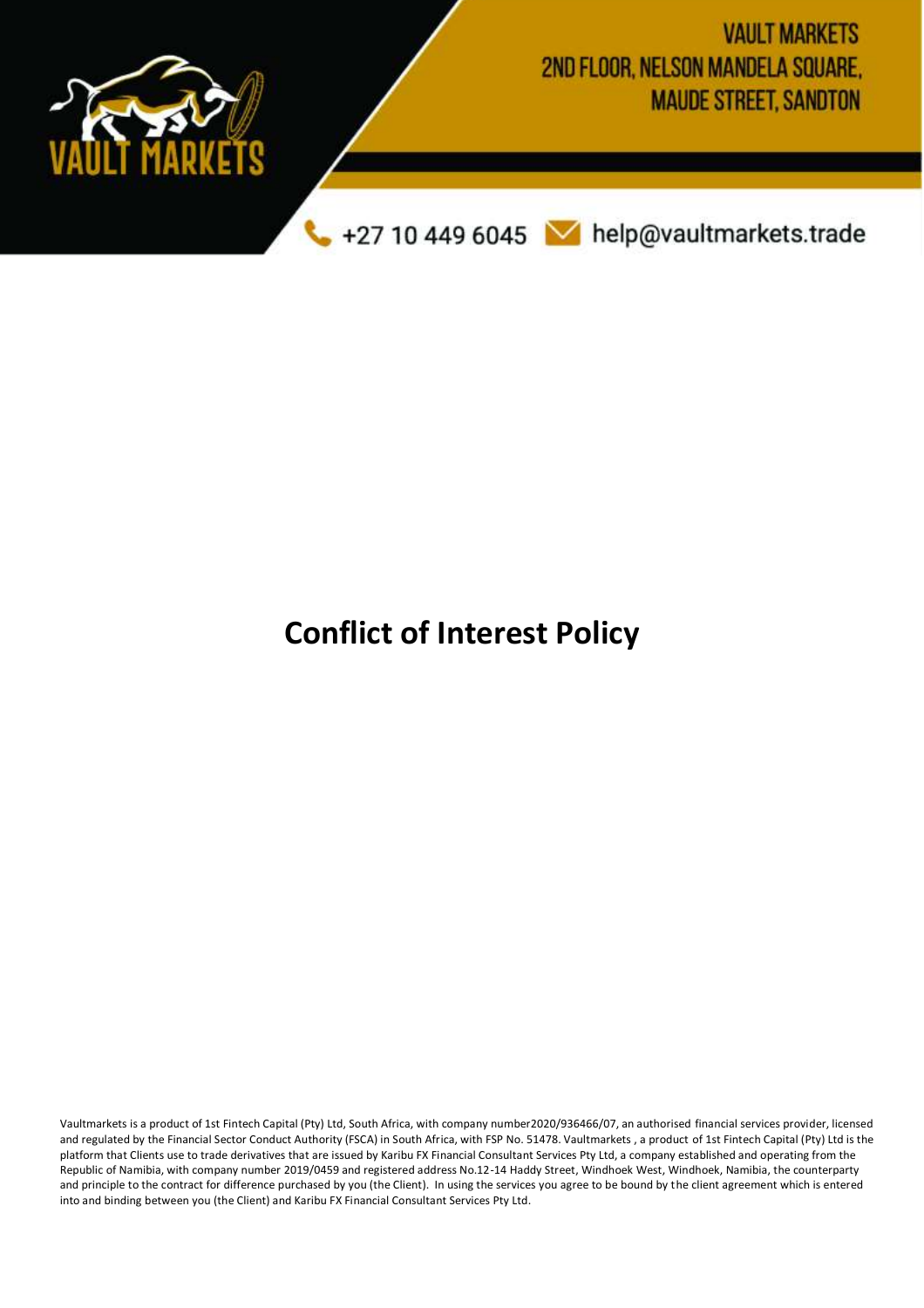**VAULT MARKETS** 2ND FLOOR, NELSON MANDELA SQUARE. **MAUDE STREET, SANDTON** 



+27 10 449 6045 M help@vaultmarkets.trade

| Version:        |                       |
|-----------------|-----------------------|
| Date of version | November 2021         |
| Created by:     | Thabiso<br>Ramahotsoa |
| Approved by:    | Tawanda Tali          |
| Policy Owner    | Tawanda Tali          |

## **1. Background**

Section 3A(2)(a) of the General Code of Conduct requires that every provider, other than a representative adopt, maintain and implement a Conflict of Interest Management Policy (Policy) that complies with the provisions of FAIS. This policy provides the mechanisms for the identification, mitigation, and management of conflicts of interest that the FSP might be exposed to.

FAIS Conflict of Interest Management Policy is created to comply with the General Code of Conduct and addresses the following:

- Mechanisms utilised to identify conflicts of interest.
- Controls for avoidance and mitigation of conflicts of interest.
- Processes and procedures to ensure compliance with the policy.
- Consequences of non-compliance with the policy.
- Guidance on the types of financial interests that a representative is allowed to receive.
- The basis on which any financial interest is received.

Vaultmarkets is a product of 1st Fintech Capital (Pty) Ltd, South Africa, with company number2020/936466/07, an authorised financial services provider, licensed and regulated by the Financial Sector Conduct Authority (FSCA) in South Africa, with FSP No. 51478. Vaultmarkets , a product of 1st Fintech Capital (Pty) Ltd is the platform that Clients use to trade derivatives that are issued by Karibu FX Financial Consultant Services Pty Ltd, a company established and operating from the Republic of Namibia, with company number 2019/0459 and registered address No.12-14 Haddy Street, Windhoek West, Windhoek, Namibia, the counterparty and principle to the contract for difference purchased by you (the Client). In using the services you agree to be bound by the client agreement which is entered into and binding between you (the Client) and Karibu FX Financial Consultant Services Pty Ltd.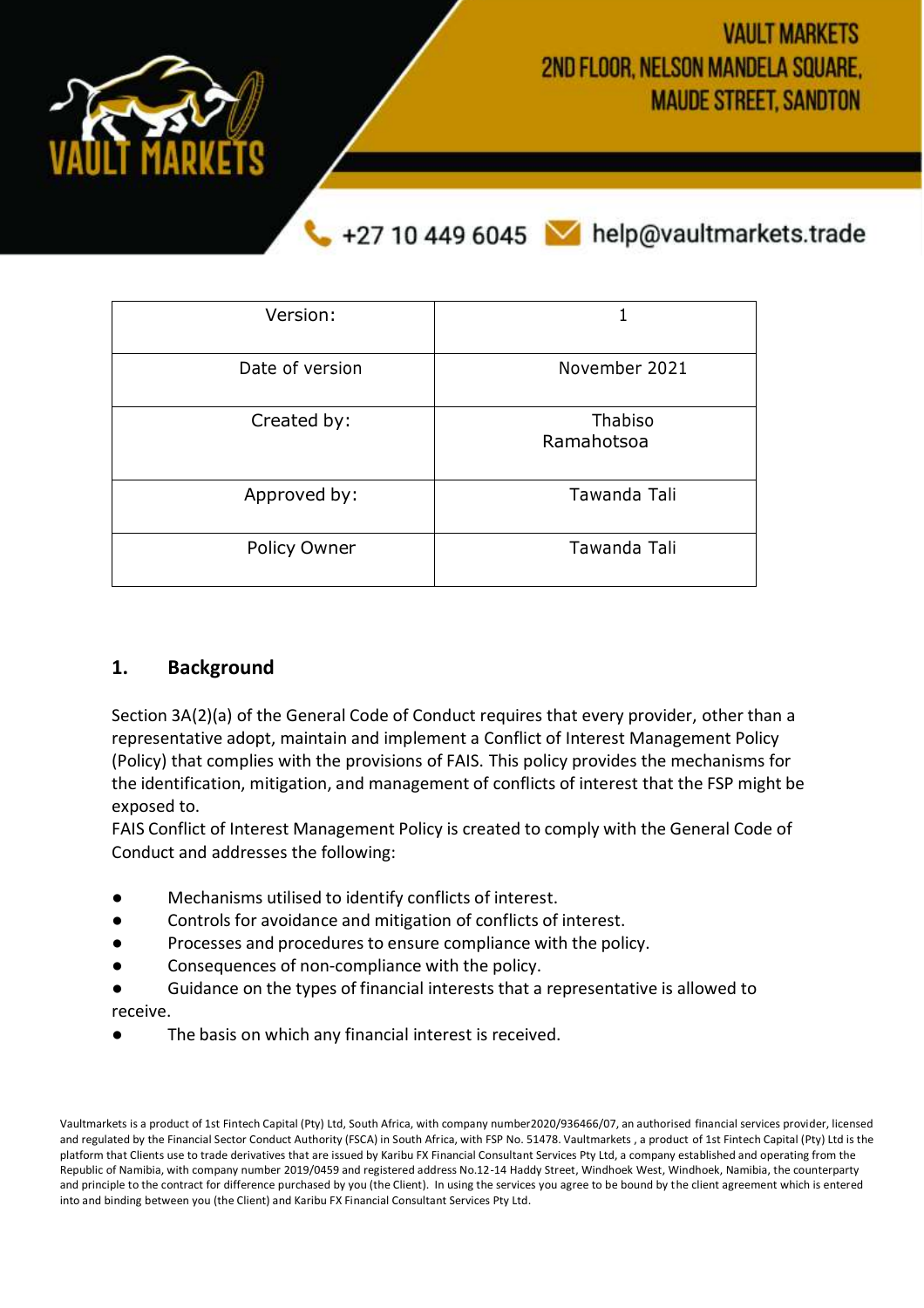

## **2. Applicability**

This policy applies to the provision of all financial services, as defined by FAIS, by 1st Fintech Capital, their juristic representatives, representatives and FAIS affected employees within the FSP. This Policy also applies to independent contractors where they are appointed as representatives of the FSP.

This policy shall apply when an action is undertaken by an FSP or a FAIS affected employee that may amount to an actual or potential conflict of interest that impacts on client being provided with an unbiased and fair financial service.

## **3. Policy**

A conflict of interest may occur when rendering a financial service to a client, whether existing or potential. Such conflict may occur when 1st Fintech Capital or a representative does not act objectively or fails to render an unbiased or fair service to a client. A key conflict may arise when a FAIS affected employee receives a financial or ownership interest from a third party.

The General Code of Conduct requires that all FSPs take the necessary steps to eliminate any practices and services that may create a conflict between their own interests and the interests of clients.

1st Fintech or its representative may not receive an immaterial financial interest of more than R1 000 in any calendar year from the same third party in that calendar year. The Gifts and Entertainment Policy provides further requirements for FAIS impacted employees. The Gifts and Entertainment Policy requires that the FSP keep a register through which all employees must report gifts and entertainment given or received.

Conflicts of interest situations should be avoided. Where it is not possible to avoid any act, action or reward that may create a conflict of interest, appropriate steps need to be taken to mitigate the impact and must be appropriately disclosed to an existing or potential client at the earliest reasonable opportunity.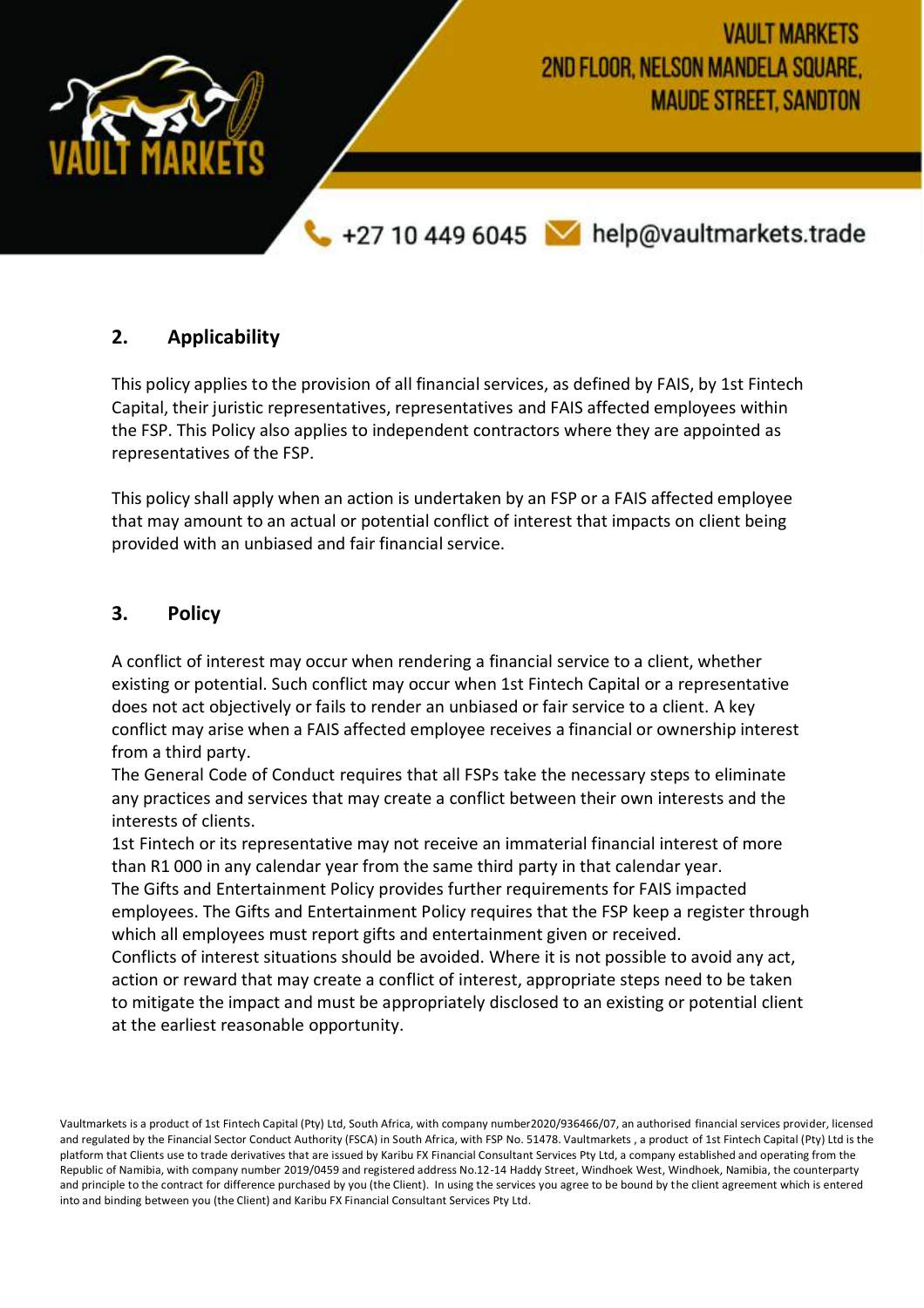**VAULT MARKETS** 2ND FLOOR, NELSON MANDELA SQUARE. **MAUDE STREET, SANDTON** 



# +27 10 449 6045 M help@vaultmarkets.trade

## Identification of conflicts

The following steps should be taken in order to identify a conflict of interest

- Analyse distribution models
- Analyse 3rd party relationships
- Review the types of financial interests received and offered
- Management to sign off on remuneration models for representatives
- Rules to be put in place regarding the receipt or offering of immaterial financial interest in line with the Gifts and Entertainment Policy.
- Regular reviews of disclosures made in terms of FAIS to ensure the appropriate
- disclosure and identification of Conflicts of Interest.
- Keep a register of conflicts of interest
- Ensure that all identified conflicts are adequately managed

### Management of Conflicts of Interest

Non-compliance with this policy must be escalated to the Key Individual and the Licensed Compliance Officer.

Contractual Relationship

FAIS affected representatives are prohibited from placing business with product suppliers outside their mandate.

## **4. Processes for compliance with the Policy**

The following internal processes must be followed:

- Employees impacted by FAIS must read and familiarise themselves with this Policy and ensure they fully understand the provisions.
- Training and educational material to be provided to FAIS affected employees on how conflicts of interest may arise and how they can be avoided.

Financial Interest

The FSP may only receive/give financial interest from /to the following 3rd parties: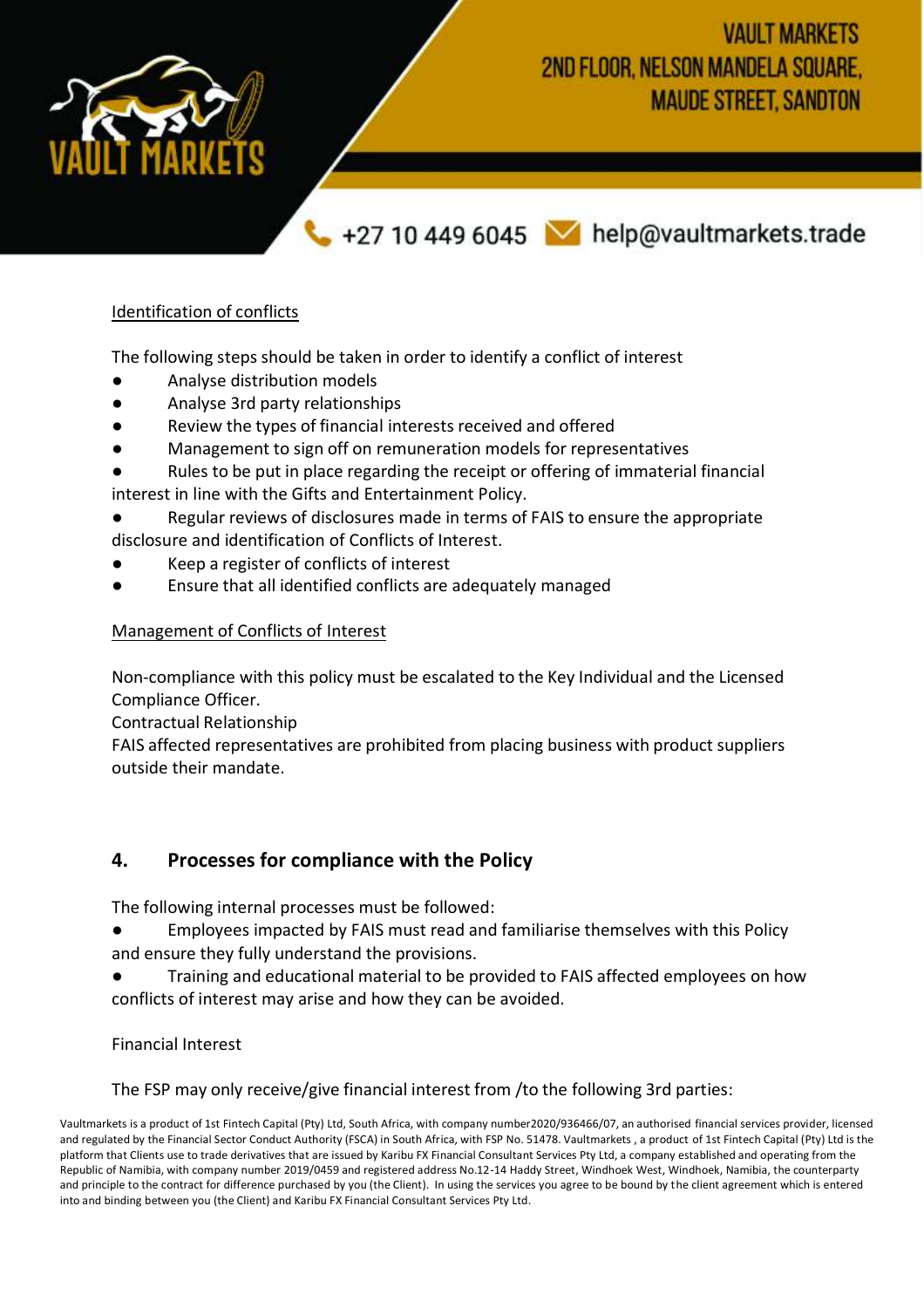

- Regulated commission under the LTIA
- Regulated commission under the STIA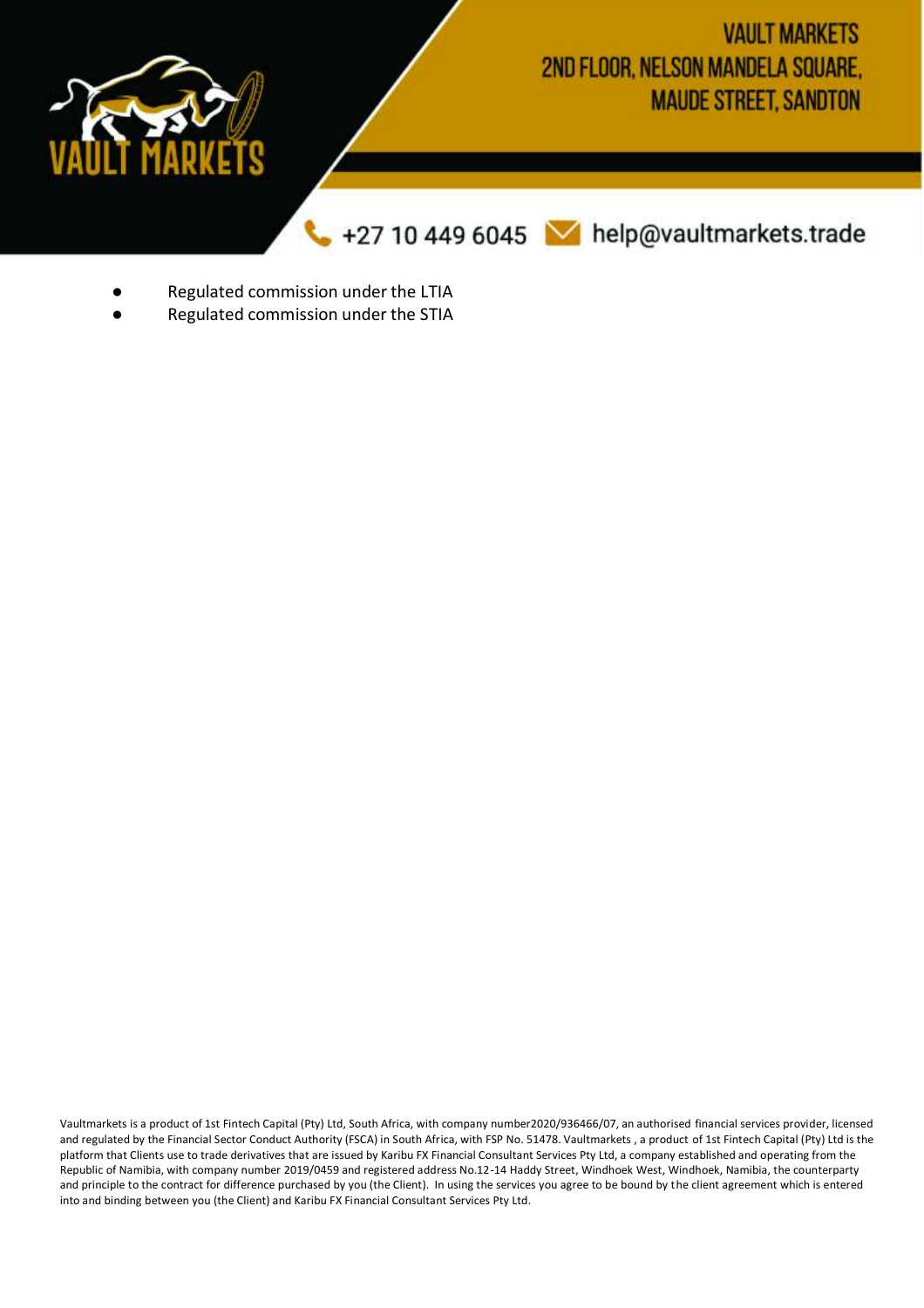**VAULT MARKETS** 2ND FLOOR, NELSON MANDELA SQUARE. **MAUDE STREET, SANDTON** 



+27 10 449 6045 M help@vaultmarkets.trade

Regulated commission under the MSA

Fees under the LTIA, STIA and MSA, if these fees that are reasonably in line with the service being rendered.

Any other fees for rendering a financial service for which no commission or fees are payable, if such fees are specifically agreed to by a client in writing. Such fees may be stopped at the client's discretion.

Fees or remuneration for rendering a service to a third party, if such fees are reasonably in line with the service being rendered.

Subject to any law, an immaterial financial interest.

A financial interest for which a consideration, fair value or remuneration that is reasonably in line with the value of the financial interest is paid by an FSP or representative at the time of its receipt.

The FSP may not offer any financial interest to a representative for:

- favouring quantity of business over quality of service.
- favouring a specific product of a product supplier, where required, to recommend more than one supplier to a client: and
- giving preference to a specific product over other products of a product supplier.

The FSP may not offer or provide a sign-on bonus to any representative, other than a new entrant, as an incentive to become a category I provider that is authorised or appointed to provide advice.

A category 1 FSP that is authorized to provide advice, may not receive a sign on bonus.

#### Escalations

In the event of a dispute regarding this Policy, the dispute must be escalated to the key individual and the Licensed FAIS Compliance Officer for a final decision.

#### Breaches

Breaches of this policy are to be reported to the Key Individual and the FAIS Licensed Compliance Officer.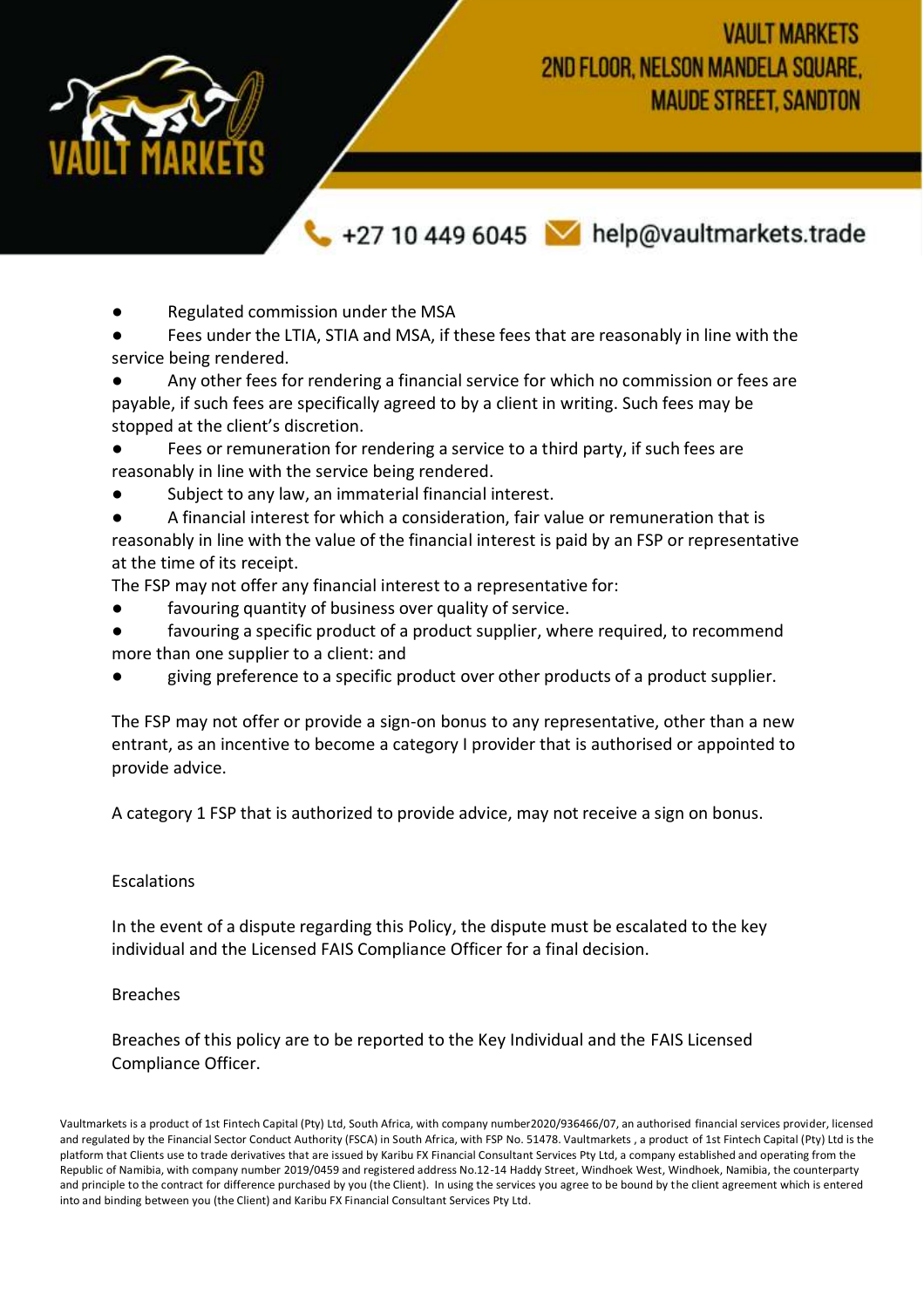

## **5. Disciplinary Action**

Failure to comply with this Policy may lead to disciplinary action being taken. This may result in dismissal or depart.

## **6. Definitions**

Category I

A type of license issued by the Financial Sector Conduct Authority to entities that provide advice and intermediary services in terms of FAIS to clients.

Client A person or institution that holds or maintains a relationship with the FSP or expresses or indicates an intention to do so (including but not limited to a consultant, broker, counterparty, or supplier).

Code General Code of Conduct for FSPs and representatives, published under FAIS. Conflict of interest

A conflict of interest means any situation where an FSP or representative has an interest that may arise in rendering a financial service to an existing or potential client, which influences the objective performance of their obligations to an existing or potential client or where it prevents the FSP or representative from rendering an unbiased and fair financial service to an existing or potential client. This includes receiving a wide range of financial and nonfinancial benefit, ownership interests and any relationship with a third party.

### Employee

- All employees employed on indefinite term contracts of employment, whether on a full time or part-time basis.
- All employees employed on a fixed-term contract of employment/limited duration contract, whether on a full time or part-time basis.
- Any person deemed to be an employee of the FSP by virtue of the operation of law in the jurisdiction in which they are employed.

Vaultmarkets is a product of 1st Fintech Capital (Pty) Ltd, South Africa, with company number2020/936466/07, an authorised financial services provider, licensed and regulated by the Financial Sector Conduct Authority (FSCA) in South Africa, with FSP No. 51478. Vaultmarkets , a product of 1st Fintech Capital (Pty) Ltd is the platform that Clients use to trade derivatives that are issued by Karibu FX Financial Consultant Services Pty Ltd, a company established and operating from the Republic of Namibia, with company number 2019/0459 and registered address No.12-14 Haddy Street, Windhoek West, Windhoek, Namibia, the counterparty and principle to the contract for difference purchased by you (the Client). In using the services you agree to be bound by the client agreement which is entered into and binding between you (the Client) and Karibu FX Financial Consultant Services Pty Ltd.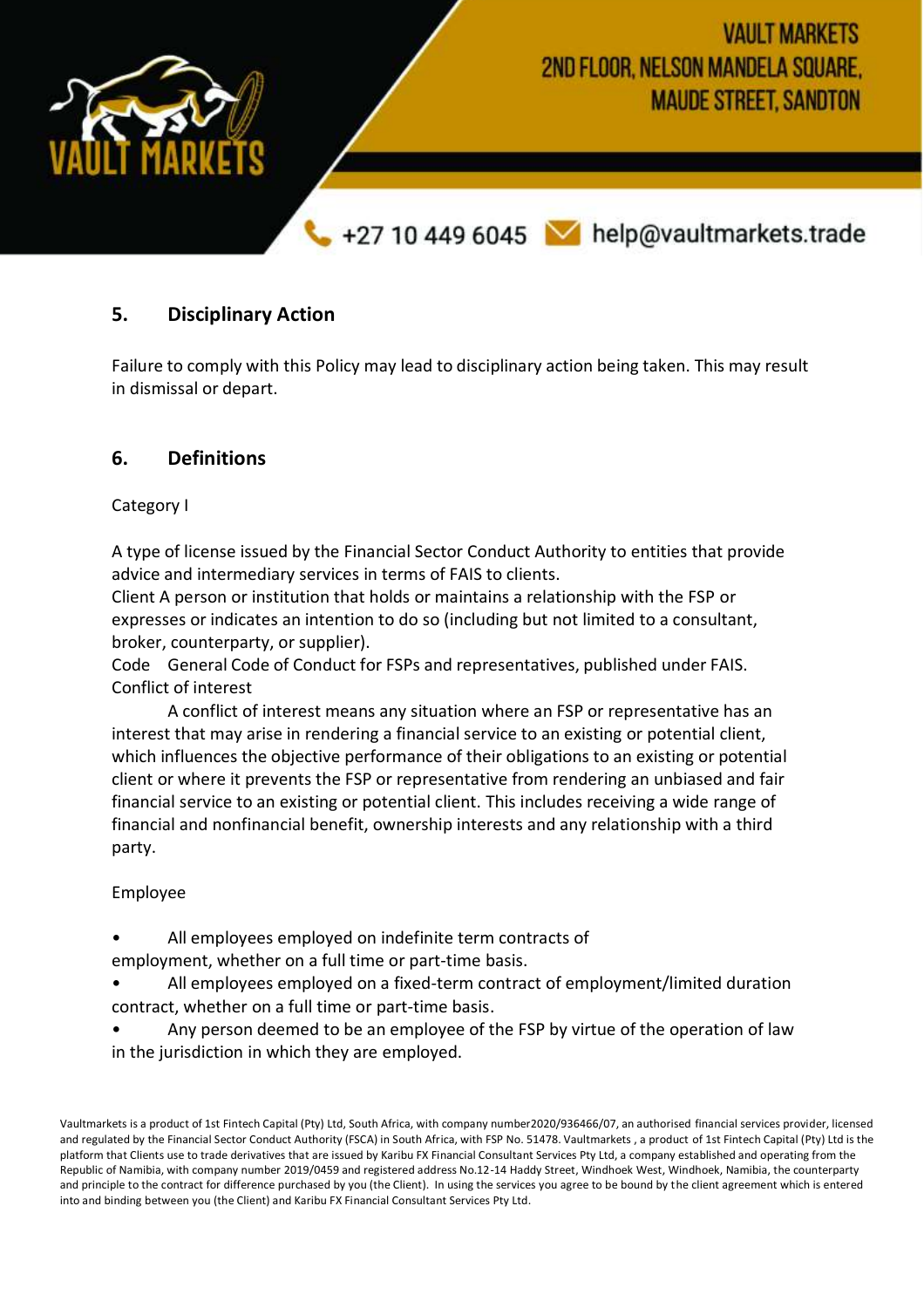**VAULT MARKETS** 2ND FLOOR, NELSON MANDELA SOUARE. **MAUDE STREET, SANDTON** 



+27 10 449 6045 M help@vaultmarkets.trade

FAIS The Financial Advisory and Intermediary Services Act 37 of 2002. FAIS affected employee

All management committee and executive committee members of an FSP.

- Directors of an FSP.
- Any representative of an FSP.

• Any KI approved by the FSCA to manage and oversee compliance of an FSP with the requirements of FAIS.

FAIS Compliance Officer

A compliance officer appointed by an FSP in terms of section 17 of FAIS.

Financial interest

A financial interest includes cash, cash equivalent, vouchers, gifts, services, advantages, benefits, discounts, domestic or foreign travel, hospitality, accommodation, sponsorships, other incentives

or valuable consideration, other than:

an ownership interest that is an equity or proprietary interest acquired for fair value and included dividends, profit share and similar benefits; and/or

• training by a product supplier on products, general industry information and technical systems that are not exclusively available to a selected group of providers or representatives except for travel and accommodation associated with that training.

FSCA Financial Sector Conduct Authority.

FSP: A Financial Services Provider

KI: A key individual in relation to an FSP means any natural person responsible for managing or overseeing, either alone or together with other responsible persons, the activities of the FSP.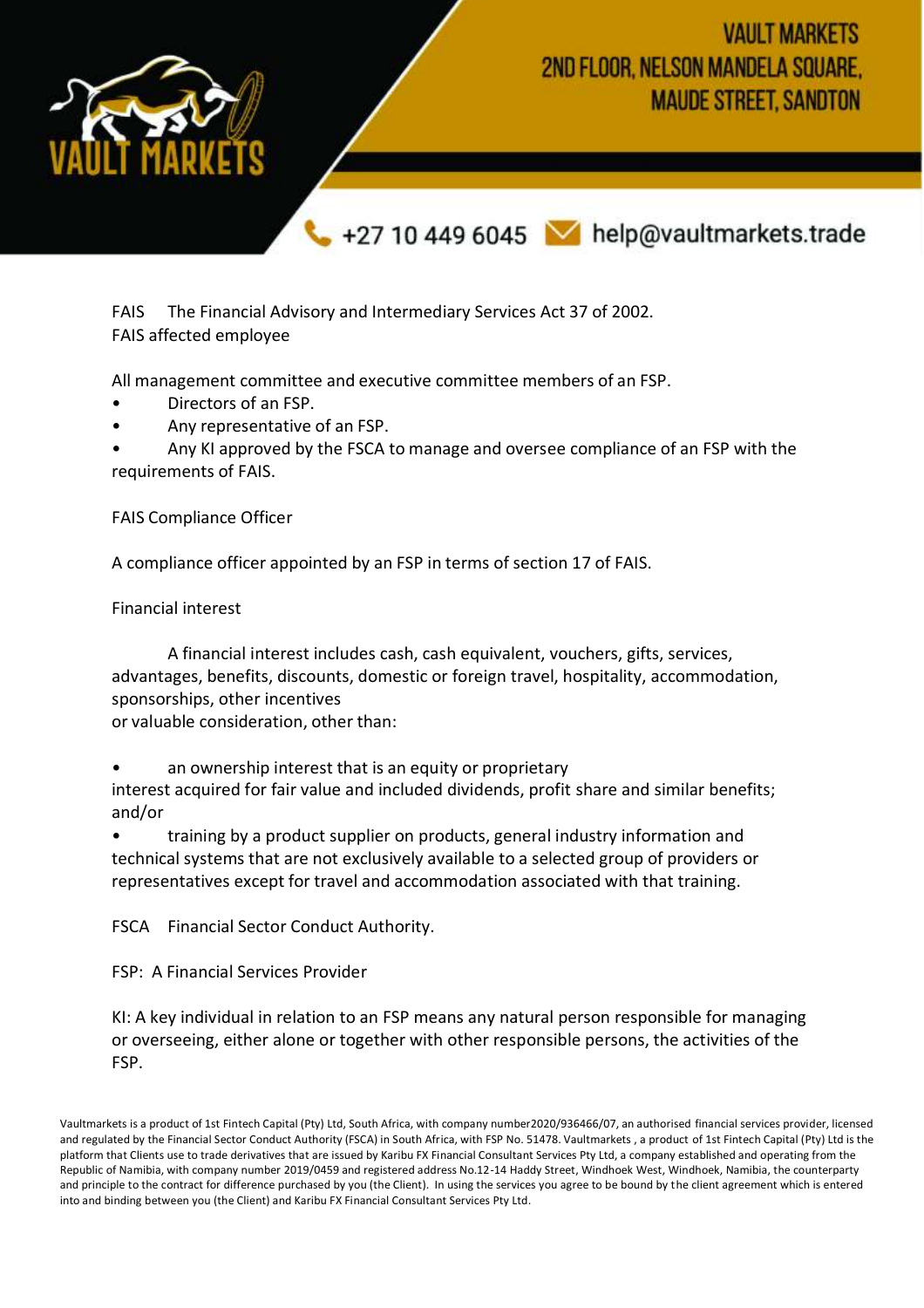

- LTIA Long-Term Insurance Act 52 of 1998.
- MSA Medical Scheme Act 131 of 1998.